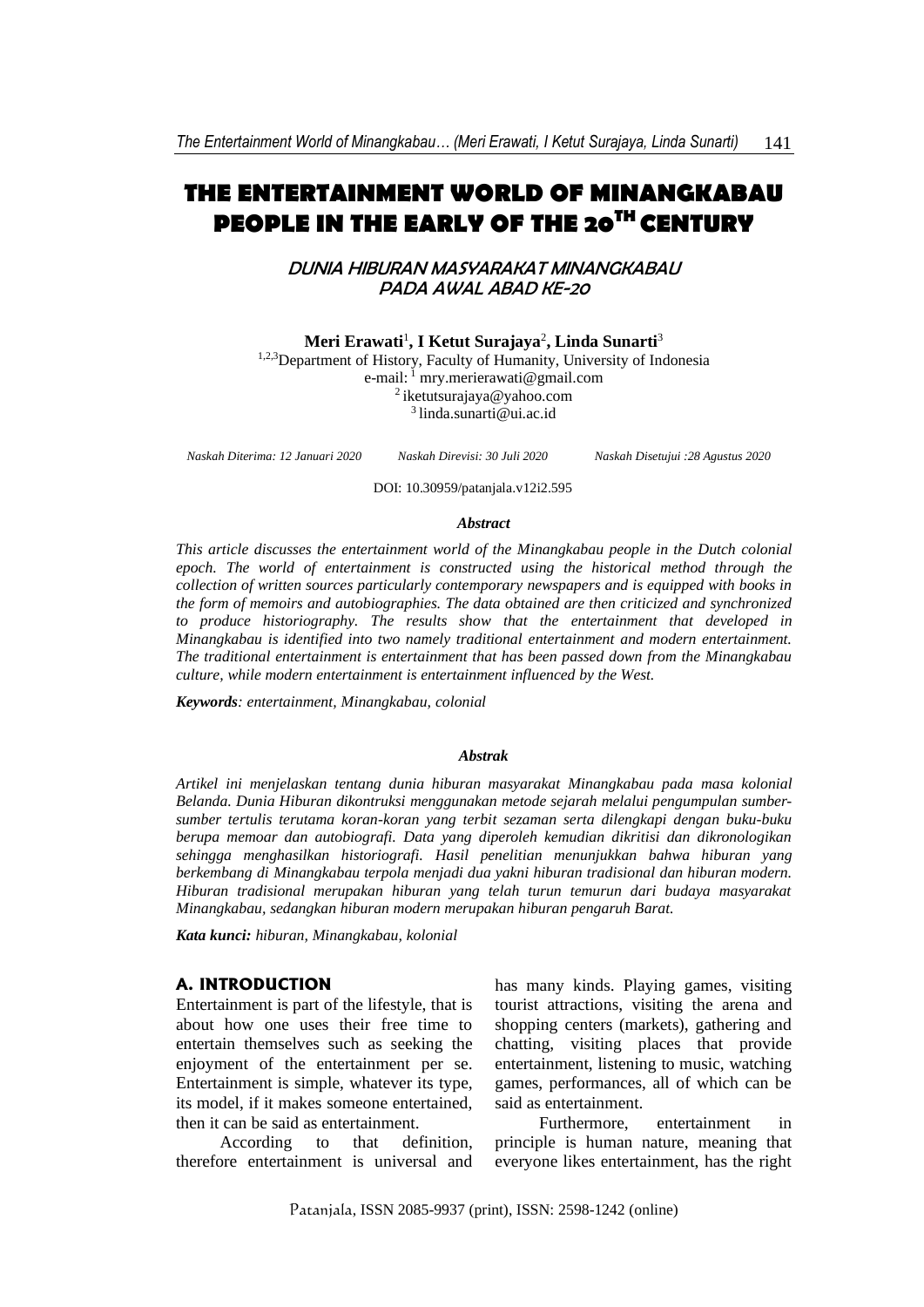to obtain entertainment, and needs entertainment as a counterweight to physical needs. But there are times when these spiritual necessities must be set aside to fulfill primary needs. For the lower classes with a mediocre economic life, fulfilling the needs of entertainment is no more important than meeting the needs of life such as food, shelter, and other primary needs. Thus, the economic ability is one indicator of seeking entertainment. Economic capability is also a distinguishing factor in the entertainment of upper, middle, and lower classes as well as in the social structure of the Minangkabau community: ordinary natives, traditional elites, and modern elites. Besides that, other factors that also influence one's entertainment choices are the social environment and education (mindset).

Interaction of the Minangkabau people with other nations who came to Minangkabau had brought changes in the culture of the community, including the entertainment aspects which are the focus of this paper. One significant influence was brought by the Dutch to Minangkabau since the 19th century. The arrival of the Dutch brought a change in the entertainment world of the Minangkabau people. Minangkabau people were exposed to various types of entertainment as well as modern entertainment venues. Consequently, in the midst of society were developing two types of entertainment namely traditional entertainment and modern entertainment.

Based on the explanation above, this article elaborates on the entertainment world of the Minangkabau people, as well as analyzing how the Dutch's influence on entertainment was developing in the community, which groups were the actors of traditional entertainment and modern entertainment?

 Entertainment in the Indonesian Dictionary (KBBI) is defined as something or deeds that can entertain the heart (forgetting sadness and so on), in other words, entertainment can be interpreted as any activity that can entertain ones like visiting an entertaining place.

Entertainment is a daily activity that is part of the lifestyle, Sartono opines that lifestyle can be seen by referring to several aspects namely residence, eating habits, clothing, entertainment, beliefs, and solidarity (Kartodirjo & Pusposaputro, 1993). David Chaney, an expert who concerns lifestyle, claims that it is cultural forms that comprise style, manners, how to use particular items, places and times, that are in accordance with particular group characteristics (Chaney, 2004).

The traditional entertainment context that is interpreted in this writing is a variety of arts and *pamenan anak nagari<sup>1</sup>* which are the culture of the Minangkabau people and function to entertain. The modern entertainment is a variety of Dutch entertainment that developed in the community and became part of the Minangkabau culture.

In the historiography of West Sumatera or Minangkabau, studies on lifestyle and entertainment issues have not yet done and appreciated widely. Studies of the economic, political, and cultural aspects of the Minangkabau have received substantial attention from researchers. Among the works that discuss Minangkabau or West Sumatra during the Dutch period is a book entitled *Asal Usul Elit Minangkabau Modern: Respons Terhadap Kolonial Belanda Abad XX ( The Origins of Modern Minangkabau Elites: Response to Dutch Colonial in The Twentieth Century)* (Graves, 2007) which describes the response of the people of West Sumatera to the secular education system adopted by the Netherlands, taxation policy and the planting of coffee, and the response to the government regulation that was implemented by the

<sup>1</sup> *Pamenan anak nagari* (*anak nagari*'s games) are not literally games but various forms of art performances that exist in *nagari-nagari* in Minangkabau.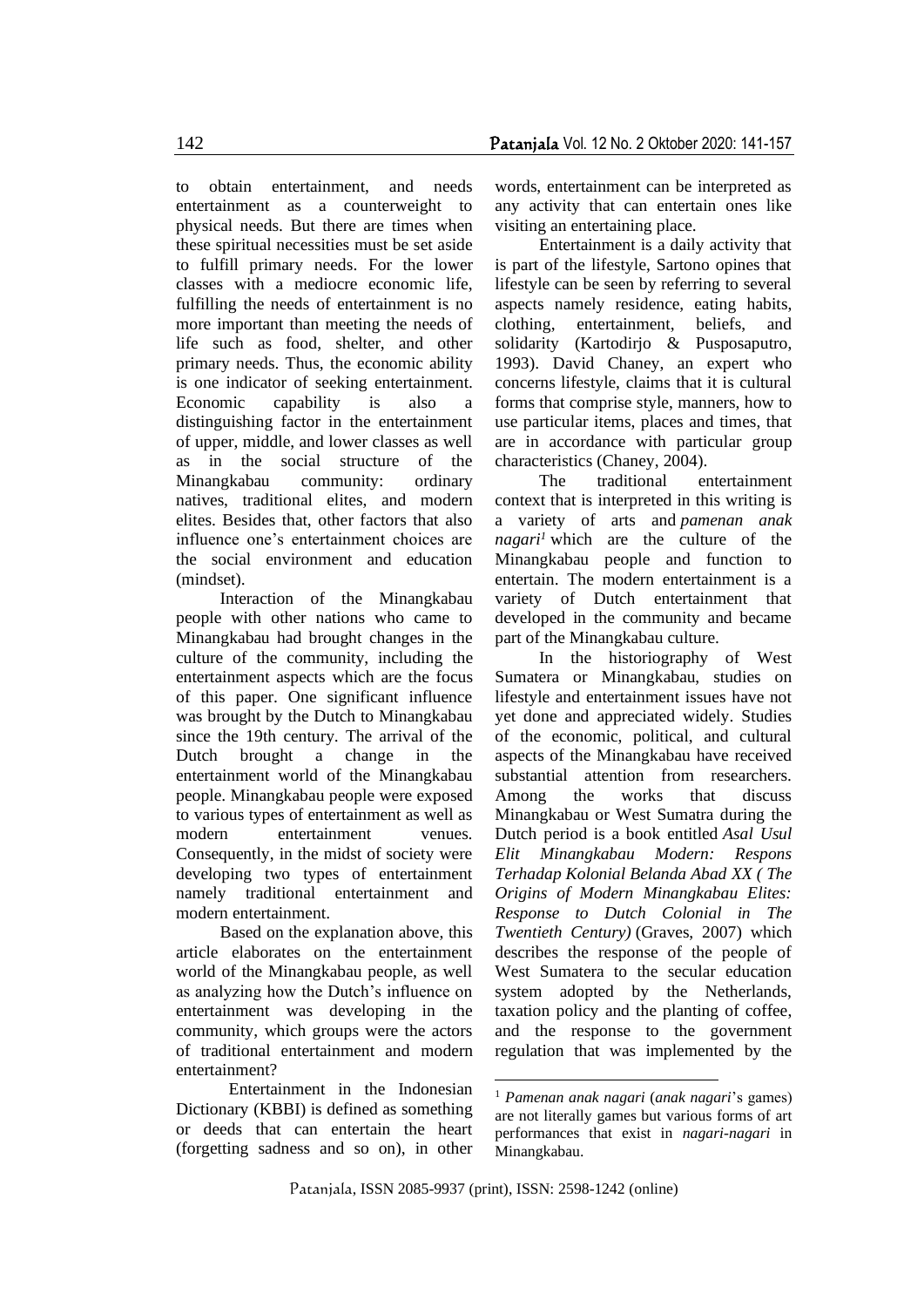colonial government. Some policies that ultimately reap positive responses are the establishment of a secular education system.

Another book is entitled *Schools and Politics: The Kaum Muda Movement in West Sumatra* (1927-1933) which has been translated into *Sekolah dan Politik: Pergerakan Kaum Muda di Sumatera Barat* (1927-1933) (Abdullah, 2018). This paper discusses how young people dominate the social and political movements in Minangkabau and the involvement of young people in matters of religion and education amid the strong grip of the Dutch colonialism in West Sumatra. The next article entitled *Cina Padang Dalam Dinamika Masyarakat Minangkabau: Daru Revolusi sampai Reformasi* (Erniwati, 2011) which explains the existence of the Chinese in the Minangkabau community, namely the role of China when Indonesia became a new country and the Chinese ethnic that were part of the Minangkabau people during the PRRI upheaval.

As for the study of new lifestyles found in the article on *Gaya Hidup Elite Minangkabau di Afdeeling Agam* (1837- 1942) (Lestari, Lubis, & Mulyadi, 2017). This article describes the lifestyle changes of the traditional elite and intellectual elite. According to them, the lifestyle of the Minangkabau elite in Afdeeling Agam in 1837-1942 did not change completely, but there was acculturation between the Minangkabau natives and Western culture. In general, the lifestyle of traditional Minangkabau elites who had a colonial position reflected their status as government officials and leaders of their people. Meanwhile, the lifestyle of the intellectual elite absorbed Western culture. Nevertheless, both the traditional elites and intellectual elites continued to show characters as Minangkabau. Besides, lifestyle issues in different areas found in the book of *Perubahan Gaya Hidup dan Identitas Budaya di Kota Surabaya Pada Awal Sampai Pertengahan Abad* 

*XX* (Samidi, 2017). He explains that industrialization had transformed Surabaya into a modern city. According to him, the change was followed by the emergence of the symbol of city modernity which was assumed to influence lifestyle changes and cause the strengthening of Arek Surabaya's cultural identity.

Themes on lifestyle issues at the global level have received considerable attention, for example, the book *Outward Appearances* (Schulte Nordholt & Aziz, 2005). This book is a collection of articles from several writers such as Van Dijk and Taylor who write about the meaning of clothing in social relations, Elisabeth Locher-Scholten who writes about clothing and food, and Henk Maier who writes about lighting (electric light adverts) in the colonial era.

From several previous studies on West Sumatera and Minangkabau and lifestyle, there has not been a specific study on entertainment, except as mentioned only as a supplementary explanation in a particular theme, therefore this article seeks to fill the void of the study.

## **B. RESEARCH METHODS**

The method used in this paper is a historical research method that covers four stages specifically heuristics, criticism, interpretation, and historiography (Daliman, 2012). The primary sources exerted in this research are written sources derived from books, scientific works in the form of journals, theses, and newspapers at that time. To elucidate traditional entertainment, secondary sources are derived from books and scientific works because these themes attract ample attention from writers and artists in West Sumatera. Moreover, the explanations of Dutch-influenced entertainment in Minangkabau are obtained from the newspapers in that era such as the articles, advertisements, and photographs, as supporting information obtained from the KITLV library.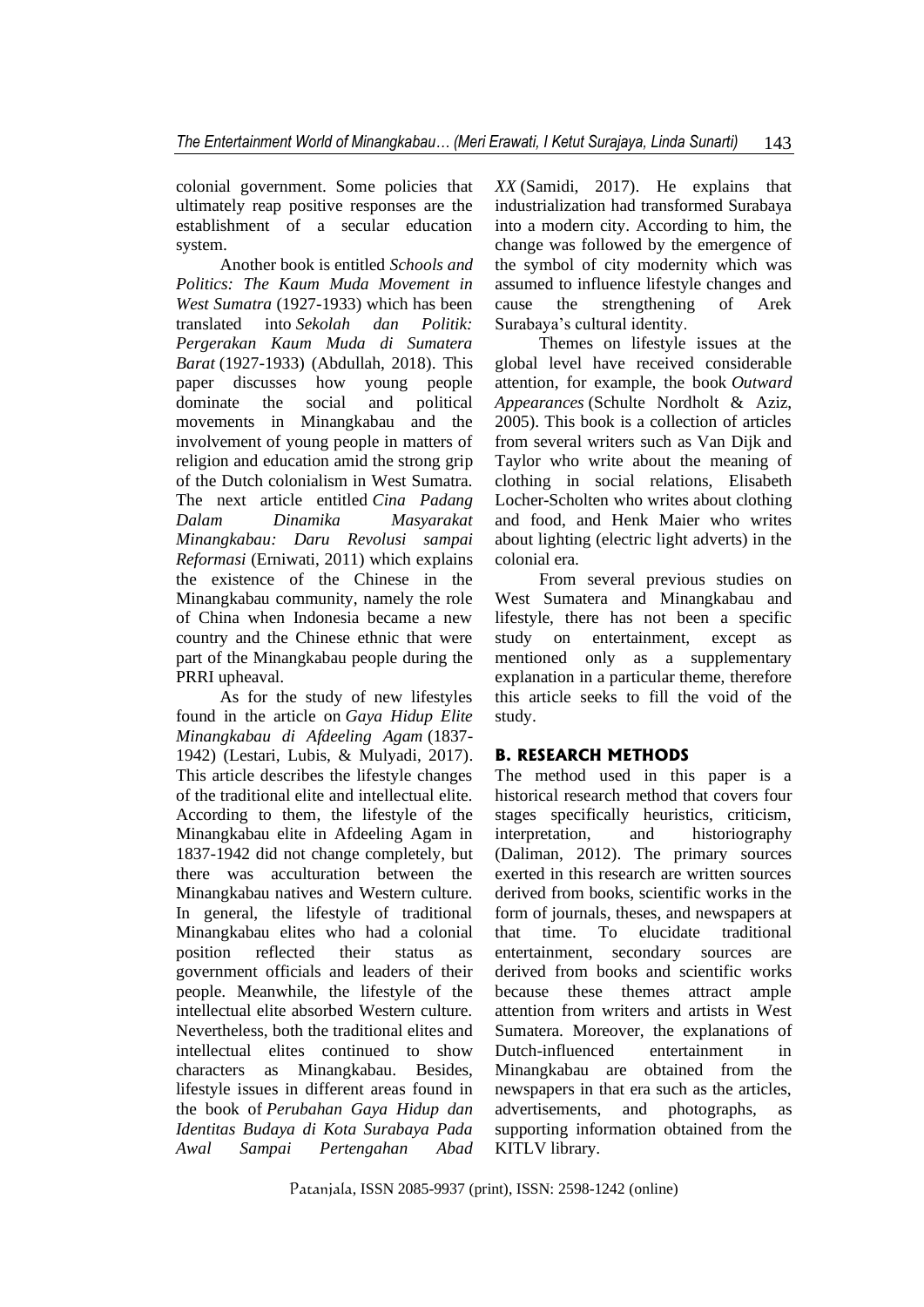One of the newspapers that becomes a reference in this research is *Sinar Sumatra*. This newspaper is believed as one of the oldest newspapers in West Sumatera, among dozens of newspapers issued from the middle of the 19 century to the early of the 20 century as well as *Soematra Courant* which was first published in 1859, and was the first newspaper in Sumatera. In addition, there were some newspapers published namely *Padangsche Handelsblad* (1871), *Pelita Kecil* (1886), *Pertja Barat* (1892), *Tjahaya Soematra* (1897), *Soenting Melajoe* (1911). Moreover, *Sinar Sumatra* was first published in 1914 and continued to be published until the Japanese's arrival in West Sumatera. This newspaper is chosen as the source because practically every edition that was issued twice a week included information about entertainment in the ads that can be enjoyed by society. This information was intended for public and all its layers unlike some other newspapers that voiced specific themes and for certain groups of society, for example, *Al-Monier* which conveyed religious-oriented themes, *Soeara Kaoem Iboe* which delivered women oriented issues, *Soeara Koto Gedang* which presented regionalism themes and some other newspapers portrayed political issues.

The sources are obtained through literature and archival studies, including the National Archives of the Republic of Indonesia, the National Library of the Republic of Indonesia, the Regional Library of the Province of West Sumatra, and the University of Indonesia library. The data acquired are then criticized mainly in terms of truth, then the data are arranged chronologically and interpreted so that a complete picture of the history is obtained for later writing (historiography).

### **C. RESULT AND DISSCUSIONS 1. Minangkabau and The People a. The Minangkabau Realm**

Some people both in West Sumatera and outside West Sumatra, often equate the area of West Sumatera with Minangkabau, even though both have different meanings. West Sumatera refers to one of the provinces according to the administrative administration of the Republic of Indonesia, while Minangkabau is territorial according to the Minangkabau culture, whose area is much wider than West Sumatera (Rajo Penghulu, 1994).

According to Navis, Minangkabau is better known as a form of culture than as a country that has ever existed in history, the term Minangkabau no longer has the connotation of a royal region, but rather contains the understanding of an ethnic or cultural group that is supported by the Minangkabau ethnic group. In the sociocultural meaning, Minangkabau refers to the ethnic groups that inhabit the West Sumatra region (Navis, 1984).

The Minangkabau natural area<sup>2</sup> is divided into three parts (in a number of other sources only two parts are mentioned) namely *Darek, Pasisia* and *Rantau*. Darek or the highlands or *Luhak* is the core area of the Minangkabau realm, which is geographically an early settlement of the Minangkabau people and politically is a confederation of several *nagari* in the interior of the Minangkabau. In Tambo it is told that the Minangkabau nature has three *Luhak*, which is also known as *Luhak Nan Tigo*, namely *Luhak Tanah Datar*, *Luhak Agam* and *Luhak Lima Puluh Kota*. Meanwhile, *Pasisia* is an area along the

<sup>2</sup> Minangkabau people call their homeland the Minangkabau nature. The use of the word nature contains infinite meaning. Nature for them is everything, not only as a place of birth and death, a place of life and development but also has a philosophical meaning as expressed in the *Mamangan* Minangkabau namely *Alam Takambang Jadi Guru* (Nature Becomes a Teacher). See (Navis, 1984).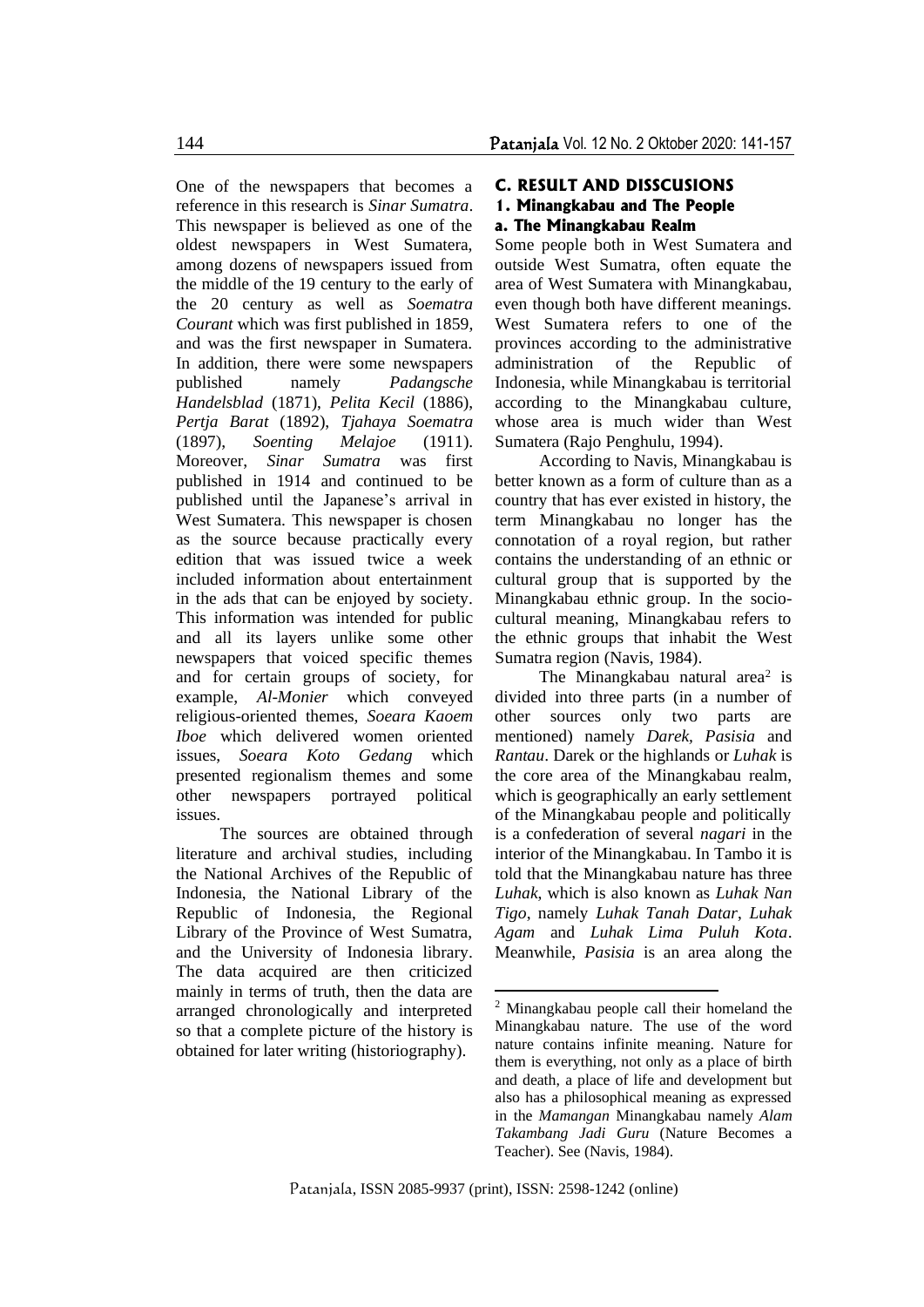central coast of the island of Sumatra, which starts from the border of the present Bengkulu region (Muko-Muko) to the southern border of Tapanuli, while the *rantau* is an area of river flow and empties to the east which borders the Malacca Strait and the South China Sea even to Malaysia, called Rantau nan Sembilan (Negeri Sembilan).

## **b. Social and Culture of the Minangkabau Community**

Minangkabau is one of the unique ethnic groups that adhering to the Matrilineal kinship system, mother's lineage. Moreover, the child will take the mother's tribe. In this system, the child will inherit or inheritance from the maternal line.

In the Minangkabau people, there are no clear differences in the existence of social classes, because between one group and another there is no clear divide, but by tracing back there are also differences between those who govern and those who are governed. Social groups that are categorized as the traditional elites of the Minangkabau people are the *penghulu* and *ninik mamak*, *cerdik pandai*, and then after Islam religion entered Minangkabau, there is the *alim ulama* group. Before the Netherlands came, the ruler held a crucial role as a traditional leader who had a genealogical relationship with the people he led, while the *ulama* had a place in the community groups in each village after the entry of Islam. *Penghulu, alim ulama,* and *cerdik pandai* are called as *tungku tigo sajarangan*.

The popular Minangkabau people are referred to as *urang awak* or only Minang people or Padang people. This naming appears before the preindependence era when many Minang people migrated to Java. To establish a friendship with fellow immigrants, the words "*urang awak*" or Padang people are used in various meetings, so that it becomes popular (Indrayuda, Muasri, & Budiman, 2013). Wandering indeed is one

of the Minang characteristics, it has even become part of the Minang culture. This can be seen from the philosophy of *Karatau madang di hulu, babuah babungo balun, marantau bujang dahulu, di rumah baguno balun* (*Keratau madang* in the upstream, fruitful flowering not yet, wandering *bujang* first, at home not useful yet). It means that someone has not been useful or beneficial to themselves and other people, and their regions if not yet adventurous, adventure is considered as a process that can mature a person.

*Merantau*, overseas activities, is carried out by men to seek experience and are encouraged by their positions that do not have a place in *rumah gadang* and do not have the right to inheritance, so they seek a living abroad as a provision for future life in the village. The new nomads will return to their hometowns if they have succeeded, they are called "*marantau pipik*", while for Minang people who have not been successful or failed, they are almost certainly not going home because they are ashamed of the villagers, they are called "*marantau Cino*" (migrated China). Along with progress and modernity, women participate to get higher education and follow their husbands.

One of the jobs that many Minang people pursue overseas is trading. Trading has been "ingrained" for the Minang people and has become a "trademark" for the Minang people. The trade life skills of the Minang people are recognized by Lekker Kerker and De Stuers as written by Gusti Asnan (2007), that the Minang people are the smartest ethnic groups in terms of business and it seems that the Minang people are born as merchants because men or women participate in trading activities. Women sell daily necessities in the nagari market while men trade around (Asnan, 2007).

### **2. Lifestyle**

Lifestyle as part of a culture is not static, but dynamic, it can potentially change because of demands from people who want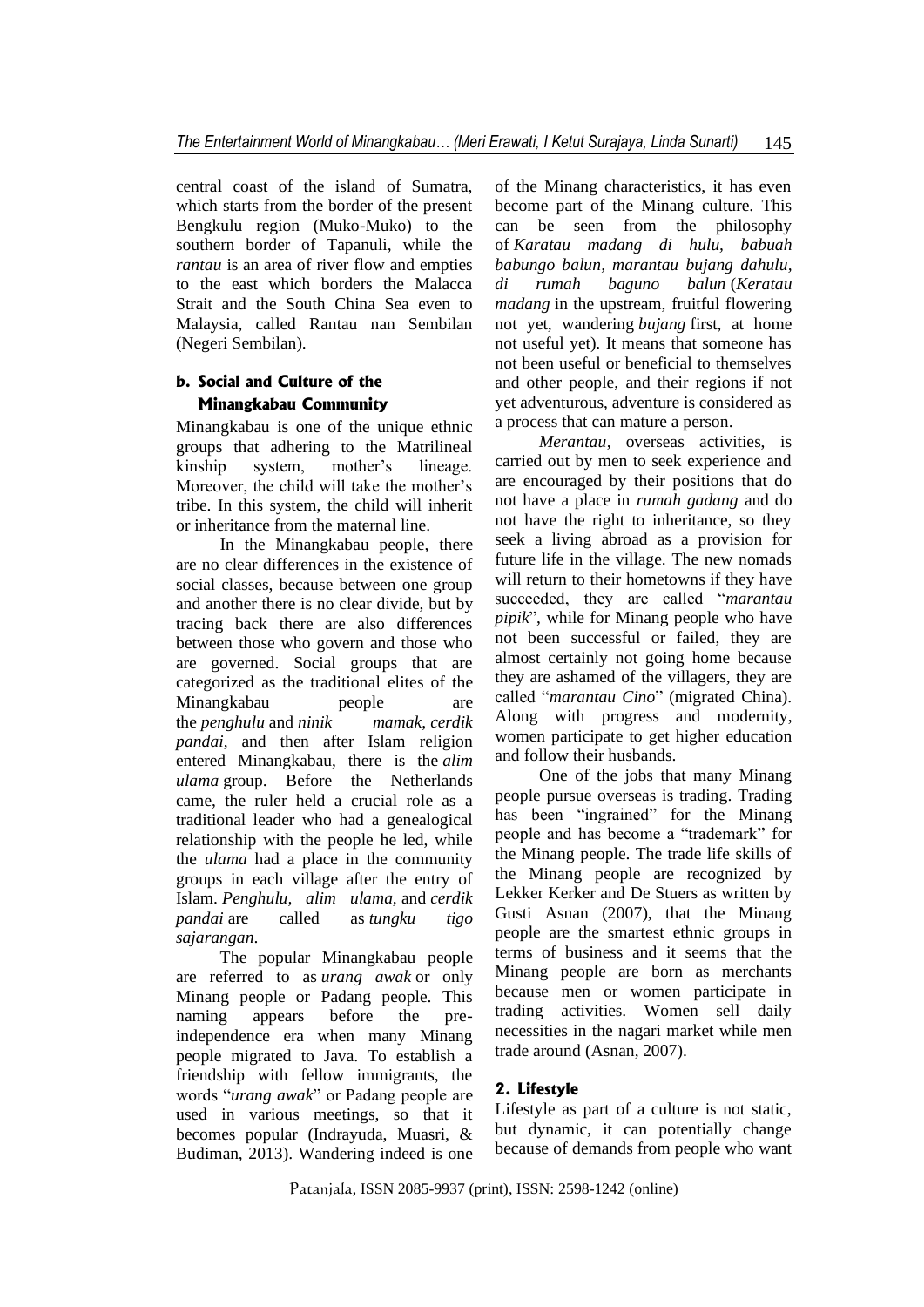to make changes (elements from within) or changes due to elements from outside. This is what happened to the lifestyle of the Minang people in the early 19th century. The Minang people had absorbed elements of outside culture and developed in society so that the society was developing traditional lifestyles and modern lifestyles.

Modernization in Minangkabau had begun since the Minangkabau came into contact with Islam, but what affected the lifestyle of the Minangkabau people was Dutch influence. An ethical policy that opened opportunities for schooling for indigenous children was one way to modernize and spread ideas of progress and a path for cultural transformation in Minangkabau. After school, they could work as bureaucrats in the colonial state. They also intensively mingled with Europeans, this then became the driving factor for the absorption of Western cultures in Minangkabau society, one of which was a lifestyle.

Mestika Zed confirms this, that in West Sumatera during the transition of the 19th century to the 20th century, some aristocrats and *bumiputra* employees had absorbed new values in individual and social life that were visible from the daily lifestyle and social gatherings (Zed, 2009). The Western lifestyle practices adopted by the Minangkabau elite were most clearly seen in the use of clothing, education, food culture, and entertainment. Further details are described in the following sections.

#### **a. Clothes**

Clothing is one of the aspects of the lifestyle that is closely related to people's daily lives. Following the Minangkabau customs, the clothing of the Minangkabau people, both male, and female, were characterized by closed clothing and wearing headgear. The clothing worn by women in their daily activities was a bathing suit with scarves arranged and wrapped around the head, but some wore long *kebaya*, especially the Minang community in cities like Padang. In

traditional activities or marriage, Minangkabau women wore different clothes, which were more "luxurious", made of velvet and decorated with beads. The following is a portrait of Minangkabau women in traditional Minangkabau clothing.



Picture 1 Minangkabau Woman in Maninjau. Source: No author (1900). *Minangkabau vrow te Manindjau*. KITLV. http://hdl.handle.net/1887.1/item:927807

Clothing was a *nagari* identity. Nearly every *nagari* such as Solok, Koto Gadang, and Fort van der Capellen had different wedding outfits in the form of clothes and headpiece (*Suntiang*) so that through this wedding attire one could recognize the origin of one's *nagari*.

On the other hand, Minangkabau men in their daily life wore a pair of cloth with specific patterns (*baju gunting belanga*) or Chinese pattern pants and sarong that was slung across the body and wore a *kupiah* (cap). The merchants, who usually wore batik pants, short shirts or sweatshirts and sometimes barefoot, started to dress neatly by imitating the clothing models of the *ambtenaar* (employees) namely frontman clothes (suits) because in daily life the frontman clothes considered more "stylish", one of which was worn by young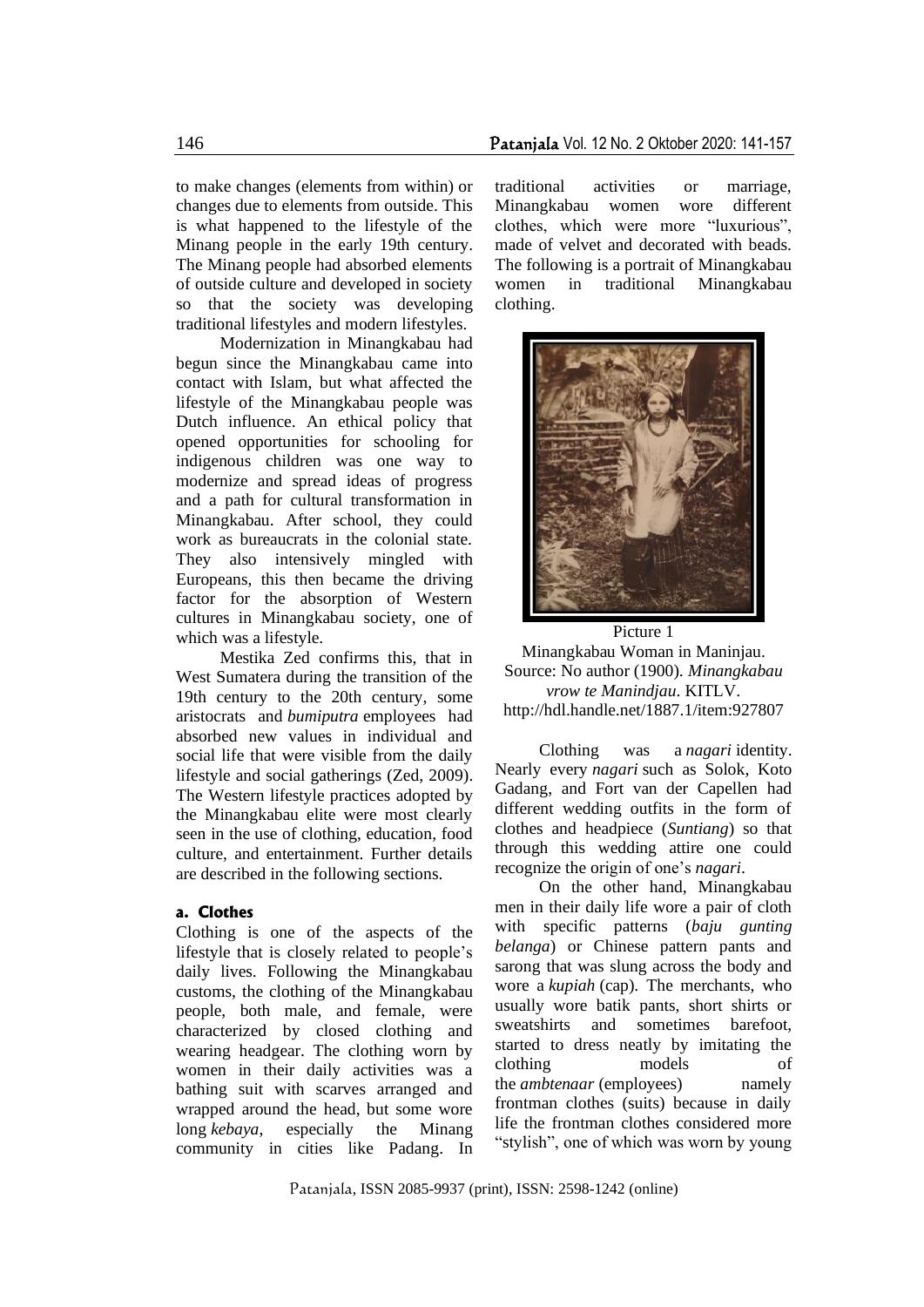merchant Mr. Daoed Kari Sutan (Zed, 2009).

Minangkabau elites such as intellectuals wore different clothing from most indigenous peoples. They were much stylish by imitating European clothing styles, something that was *haram* (forbidden in Islam) for the lower class because the Dutch were considered as infidels. This was what trying to be broken down by one of the leading clerics, Zainuddin Labay. He did not want to get caught up in radical thinking, so he wore clothes that were out of the Minang general pattern. In daily life, a Minangkabau religious figure was characterized by wearing a sarong and a *peci*, but in his daily life as a teacher, he wore a shirt and long pants without wearing a *peci*. Zainuddin's attitude received a skewed response from the general public who thought he was deviant and heretical (Musri, 2015).

Moreover, a *Penghulu* and *Angku Damang* should be dressed following the style of the prince, namely: batik cloth, sarong, and *peci*, while the greatness of the head was worn on traditional occasions in the form of *Saluak* (a special headgear worn by the *Penghulu* in Minangkabau, made of cloth and wrapped around the head according to a certain shape), black shirt, black pants with wide and loose feet, *sampiang* (sarong wrapped around the waist of the head), belts made of cloth and silk thread, shawl (a piece of rectangular cloth to add to the headgear), a *keris* that was oversized by the head attached to the head of the head, the stems were bent to the left, a stick (made of strong black and black *kamat* wood, the tip of the stick was wrapped in silver and sandals (had a palm that has slightly elevated at the heel. However, *angku damang* dressed up by matching the traditional Minangkabau clothes with Western-style, including wearing *saluak* as a sign that he was the leader of the Minangkabau, three-layers clothing (on the inside was a white shirt with wide collar, the second layer was like a vest and the outer layer is a coat), wearing front pants and some sort of accessories in the form of a small chain attached to the waist and outlined. The following is a portrait of the Minangkabau headman in traditional Minangkabau clothing (Nur, 1989).

 On the other hand, the modern elite group was also wearing attire in Europeanstyle. During the visit of Minangkabau native officials to the land of Java, the head of the barrel wore white frontman, black coat, black shoes, and *saluak* and wore gloves and sticks (Lestari et al., 2017).

In an article entitled *Dari Baju Model Jubah Putih ke Jas: Pengaruh Modernisasi Islam dalam Gaya Berpakaian Laki-Laki Minangkabau*, Zusneli reveals that the change in the pattern of Minangkabau men's clothes, especially the elite group, occurred after the return of several Minangkabau figures from the Middle East who brought reformist ideas that a Muslim's proper clothing was a robe, not Minang traditional dress, as well as in the early 20th century when young people represented by Haji Abdul Karim Amrullah (Hamka's father) after returning from the Middle East often wore suits, white collar shirts, ties, and frontmen. He got a negative stigma from the community as Westernized scholars (Zubir, 2013).

## **b. Education**

The European influence in education in West Sumatera merely affected the middle and upper Minangkabau people. The children of nobles and indigenous elites attended secular school, some of them even went to the same school as Dutch children. Modern elites had sent their children to secular schools in West Sumatera, even outside West Sumatera such as in Batavia, for example, Rahmah El Yunusiyah who successfully went to Diniyah school formed by Zainuddin Labay, and then he also succeeded in establishing the Diniyah Puteri college.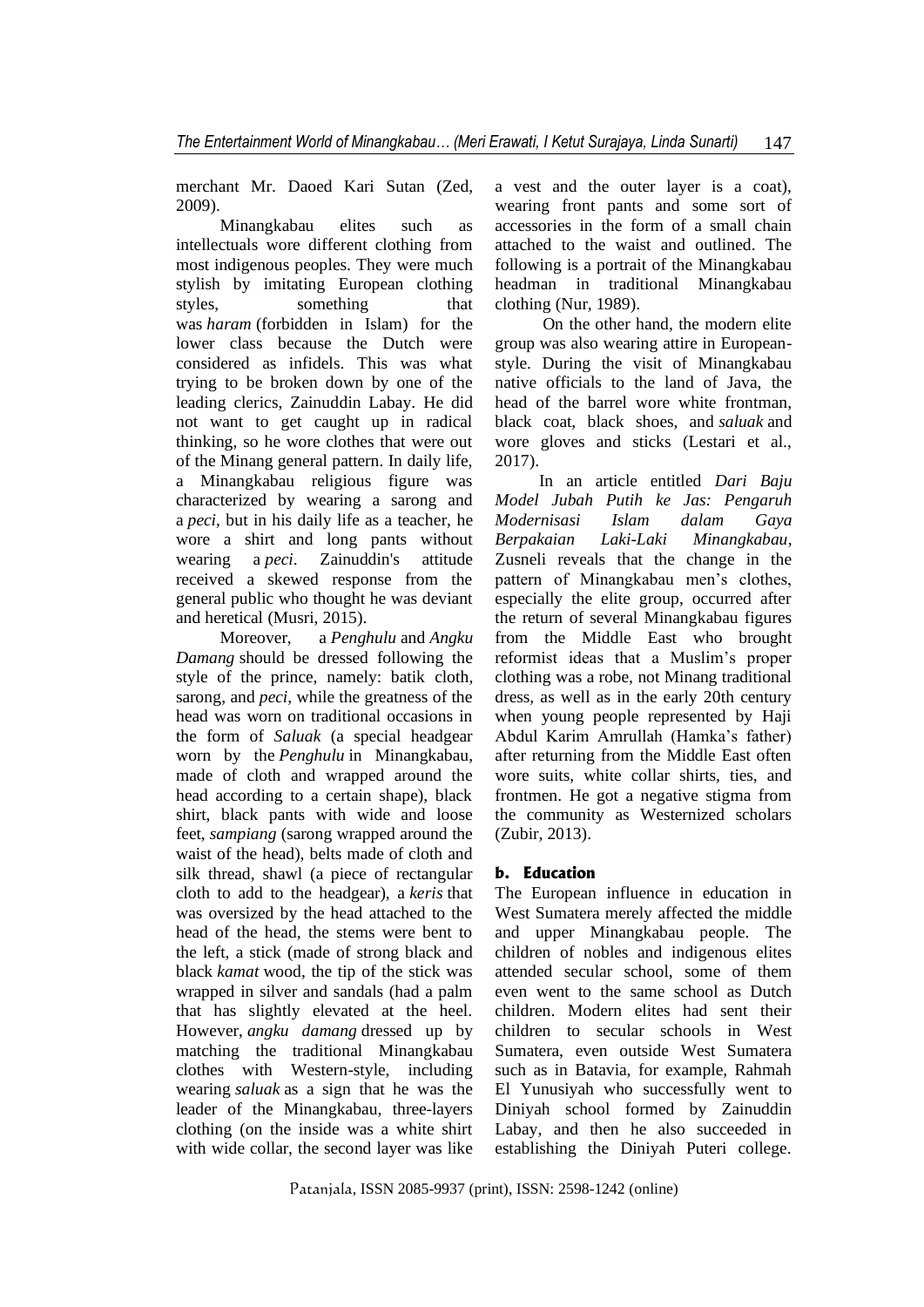The awareness of the importance of education had begun to be noticed since the beginning of the 20th century. Indigenous girls from nobility and merchants had been wearing Dutch-style school clothes and attending school together with Dutch children (Tanjung, 2011). This phenomenon affected the indigenous community differently. In the 1920s, it was very rare for parents to send their children to secular schools, especially for girls. They thought it was enough to send their children to traditional education institutions, namely, *surau*, if there was one, there were only one or two people, let alone the people in the villages (*darek*).

#### **b. Eating Culture**

The traditional Minangkabau community had a unique tradition of eating called *bajamba*, which was to eat in groups, each group consisting of approximately five people with a large *talam* (rice tray) filled with rice and side dishes and curry. Group members ate the meals by taking rice in the *talam* with their right hand and holding it in their left hand so that rice that falls from the mouth did not reenter the *talam*.

The Minang people had also become acquainted with the culture of eating out, in a simple context it was *lapau*, a kind of coffee shop. *Lapau* was not just a place for coffee, but also as a social space, a place to gather and exchange information. In addition, Minang people were also accustomed to visiting places to eat outside, especially on *pakan* days (a market that was held once a week). On the *pakan* days, there were many food stalls impromptu, which were built alongside makeshift stalls with wooden poles and cloth as a wall covering, also provided wooden benches were also provided. The food sold was traditional Minang food, rice accompanied by side dishes, and curry. The following is a portrait of a rice shop in Payakumbuh in the early of the 20th century.

Meanwhile, the elite community was familiar with Western food and Western eating culture. They often got invited to attend peer gatherings in government. At the banquet, they were introduced to European-style food and sat at a circular table surrounded by chairs that

#### **2. Entertainment**

range from 4 chairs.

Entertainment is human nature. Everyone likes entertainment, has the right to get entertainment, and needs entertainment as a balance to physical needs. But there are times when these spiritual needs are set aside to meet primary needs. For the lower classes with a mediocre economic life, fulfilling the desires of entertainment is not more important than meeting the needs of life such as food, shelter, and other primary needs, so the economy is one indicator in seeking entertainment. Economic capability is also a distinguishing factor in the entertainment of upper, middle, and lower classes or the social structure of the Minangkabau community, including ordinary natives, traditional elites, and modern elites. Besides that, other factors that also influence one's entertainment choices are the social environment, and education (mindset).

Entertainment that developed in the Minangkabau people was divided into two namely traditional entertainment and modern entertainment.

#### **a. Traditional Entertainment**

Traditional entertainment that is analyzed in this writing is the variety of arts and parchment of *pamenan anak nagari* (young people's games, meaning that they are not games but various forms of art performances that exist in the villages of Minangkabau) which are the culture of the Minangkabau people and function to entertain, while modern entertainment is a variety of Dutch cultural entertainment that developed in the community and becomes part of the Minangkabau culture.

There are various forms of traditionbased performing arts that grew and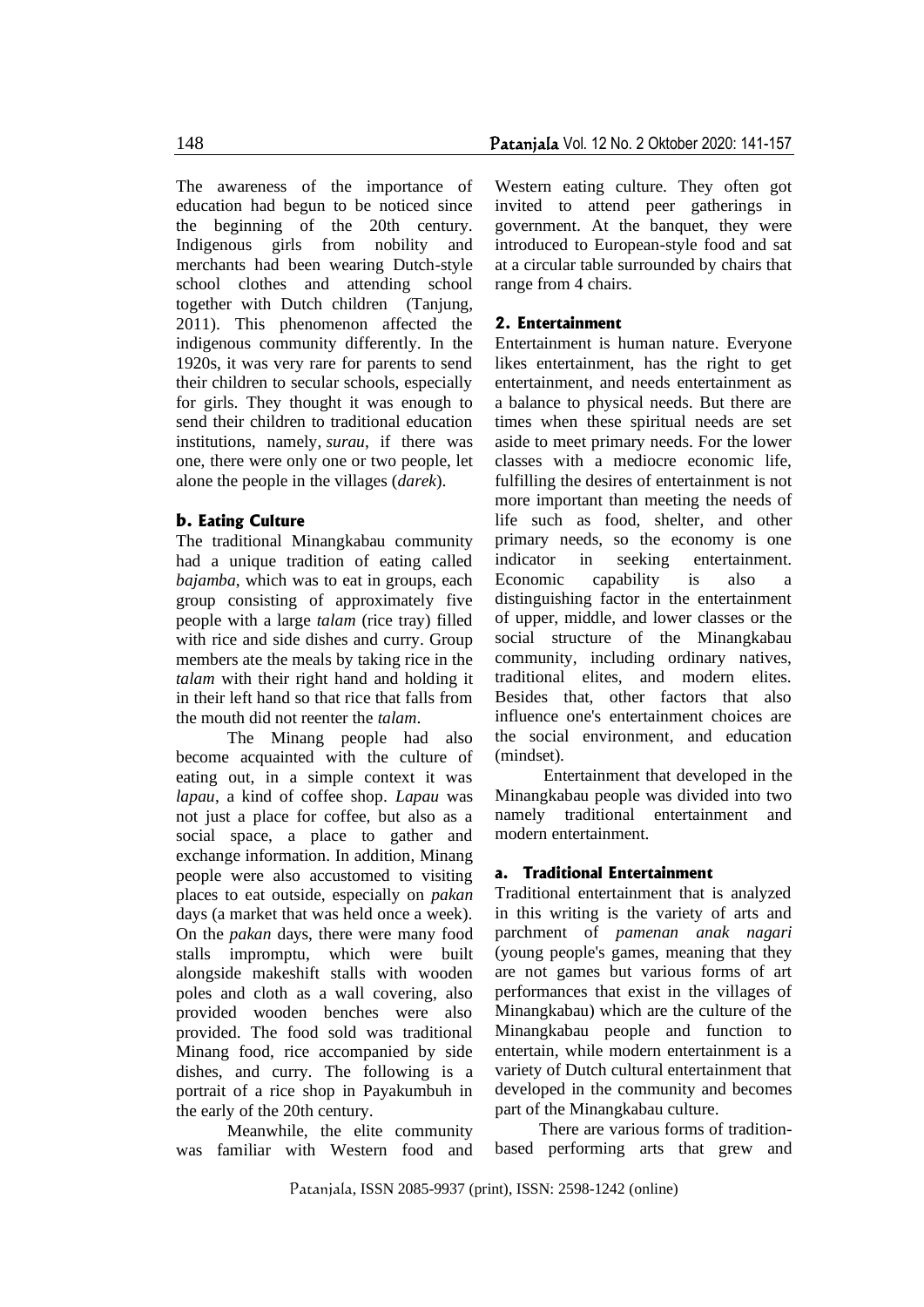developed in the Minangkabau community. The traditional arts were partly influenced by outside cultures such as the influence of Islam Syiah and Western influence. According to Navis (1984), this was due to traditional art being open, by the people and for the people, following the democratic system of society, and supporting the philosophy of togetherness between humans. Some of the tradition-based performing arts that developed in the community that are quite popular as entertainment are *Rabab Pesisir*, *Bakaba*, *Salawat dulang* and *Randai*. The following discussion is a clearer illustration of the types of traditional Minangkabau entertainment.

## **1) Rabab Pesisir**

*Rabab Pesisir* is a Minangkabau traditional art activity in the form of performance art. This art is held in the martial arts arena, at weddings or coronation ceremonies. *Rabab Pesisir* performances are also carried out around the city. The performers stay in one city for several nights, make a show. They will move to another city when the number of spectators comes to their show decreased. The time of the show is usually done at night after the evening prayer and ended before the dawn prayer.

The main market for *Rabab Pesisir* is the people in the villages. In rural life that lacked entertainment, the *Rabab Pesisir* show is entertainment that people had been waiting for. But unfortunately, this show was more liked by parents, while young people do not like this entertainment, even if there are young people who are seen in the *Rabab Pesisir* show. It happens that they accidentally come to the venue and only watch at the beginning of the performance, whereas parents usually come to the venue to deliberately watch *rabab*, from beginning to end (Ermayanti, n.d.)

### **2) Bakaba**

*Bakaba* is one of the most popular forms of entertainment. *Bakaba* is a speech theater

that tells a variety of Minangkabau epics and legends by only using vocal art as an attraction (Sukmawati, n.d.). Arts performing that is similar to *Bakaba* is *Basijobang* (a story conveyed by the accompaniment of a musical instrument played by one person to tell the story of *Anggun Nan Tongga*) and *Barabab* (a performing art that uses the *Trigon* as accompaniment music) and *Bagurau* (a combination of *saluang* and *dendang*  music that is played by contains poems so often also called *saluang jo dendang*).

#### **3) Randai**

*Randai* is a game performed by many people. They play in a circle, while slowly making small steps they sing in turns. Before singing, they make *pencak<sup>3</sup>* movements with steps forward, backward, inwardly reducing the circle then coming out again. Sometimes they kick, hoof, and hit with their hands. After that, they walk around while singing. All *pencak* movements are guided by one of them. First, a person sings a *pantun* or a piece of the story. In each last sentence, they repeat in a group. After singing a piece of the story or some rhymes, they return to the *pencak* movement. And after singing a story, they then sit in a circle to rest.

While having a break, they are shown to the center of the circle their respective skills such as *pencak*, dance, or whatever games they can demonstrate. The demonstration of the skills is not brought to all or all at one break. This is because, in a *randai* performance, the stories that will be presented are generally long so that it can only be finished in one story, so there are four or five breaks during the night. At each break, the other games are shown as the performers (Navis, 1984).

<sup>3</sup> Pencak is a game performed by two people fighting a martial arts style. Pencak dance is a movement that resembles pencak, both in movement and in principle. The difference with pencak is that the physical players facing each other do not touch.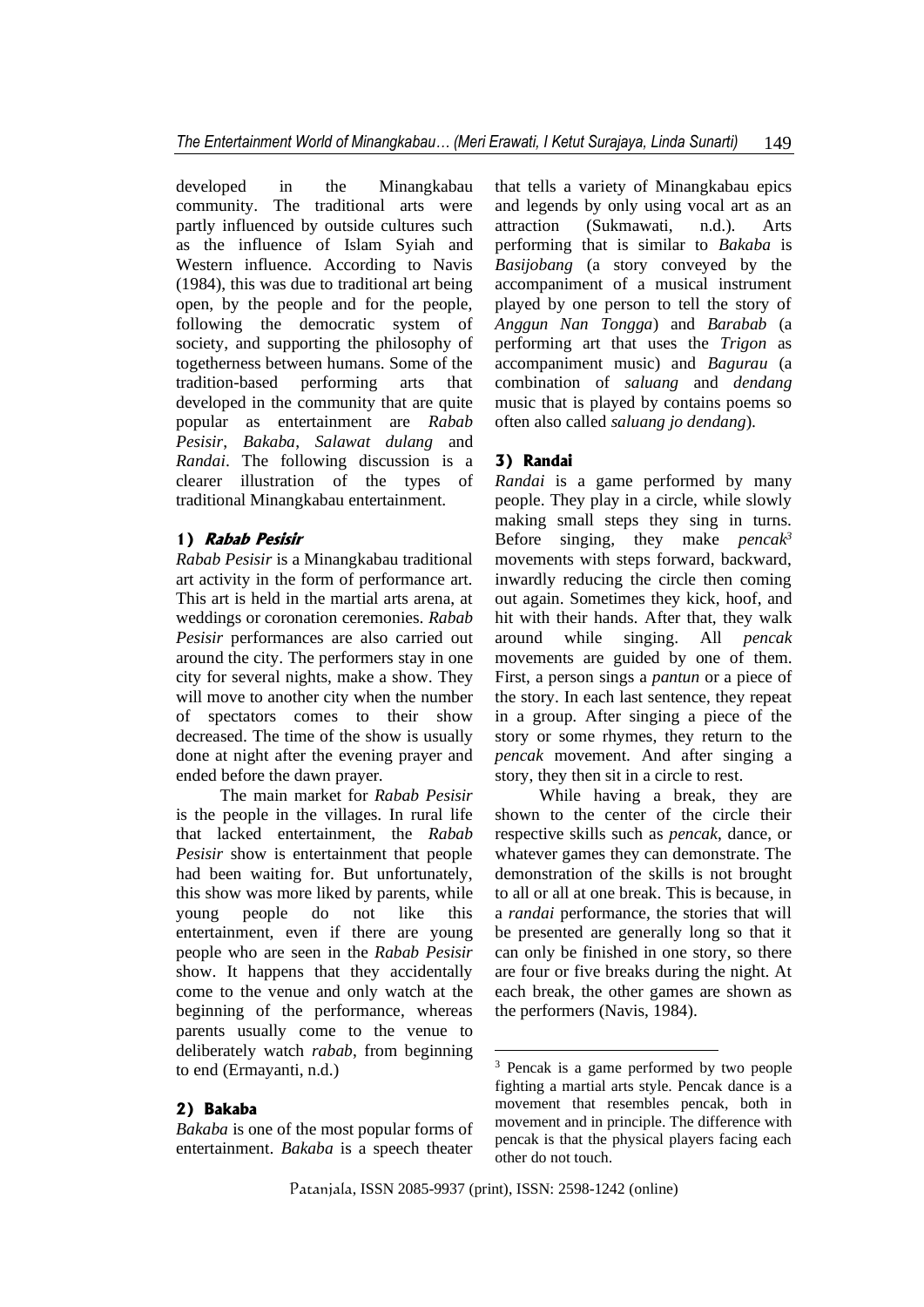

Picture 2. Randai Performance in Padang Panjang, 1990 Source: Nieuwenhuis, C. (1900). *Vechtkunst, vermoedeliijk randai te Padangpandjang*. KITLV 9874. http://hdl.handle.net/1887.1/item:784722

### **4) Salawat Dulang**

*Salawat dulang* is one of the Minang traditional arts that developed in the Minangkabau cultural area. *Salawat dulang* was initiated by many Minang Islamic scholars who studied religion in Aceh, including Syech Burhanuddin. When returning to Minangkabau (Pariaman) and preaching, Syech Burhanuddin was reminded of the Acehnese art whose function was to entertain as well as the media for preaching, namely the Rebana team. Syech Burhanuddin then took the *talam* (tray) or *dulang* (dish) used to eat and beat it while singing *dawa* poems (missionary endeavor) (Meigalia, 2013).

*Salawat dulang* performance usually takes place at night, after the evening prayer, around 21:00 until dawn. The performance is held in commemoration of Islamic holidays such as the birthday of Prophet Muhammad SAW, Isra` Mi`raj, Nuzul Quran and the Islamic New Year. Besides, *salawat dulang* also displayed in *alek nagari* activities (*nagari's* events). *Salawat dulang* cannot be performed on the ground or in the open space like other performing arts, but in a respectable place in the Minangkabau community, namely the mosque and *surau* (smaller than

mosque). *Salawat dulang* performance is carried out by two people who will hit *dulang* (a special kind of pan) while performing *salawat* (Islamic blessing singing), they sit usually on a mattress provided by an audience called *pale-pale*. Some well-known *salawat dulang* groups are Arjuna Minang, Gas Beracun, Sinar Berapi, Alang Babega dan Langkisau (Meigalia, 2013).

### **b. Modern Entertainment**

In addition to traditional entertainment, there are also other entertainments resulting from an outside culture that was developing in the Minangkabau community such as gathering at *Societeit* (ball house), watching *komedi stamboel* and Malay *toneel*, watching horse racing, watching football matches, watching music performances, visiting music markets and watching a movie. These entertainment spectators are broader, ranging from all levels of society, men and women, young and old, indigenous communities (lowerclass and elite-natives), Indonesian communities, and European communities. For further information about modern entertainment is described in the following discussion.

## **1) Societeit**

*Societeit* was a distinctive entertainment hall of the Dutch people that was built in the early of the 20th century. *Societeit*  originated from the habit of Europeans who liked to gather to reduce boredom and fatigue in carrying out the routine of daily life, therefore they gathered in an entertainment house called *Societit* and holding various entertainment such as parties, singing, dancing, drinking and chatting (Samidi, 2017). Some *Societeit* in Padang were *De Eendracht, Societeit Ons Genoegen,* and *Societeit De Club*.

*Societeit De Eendracht* was a special full-blooded Europeans' gathering place. The routine entertainment activities took place in the evening with the same pattern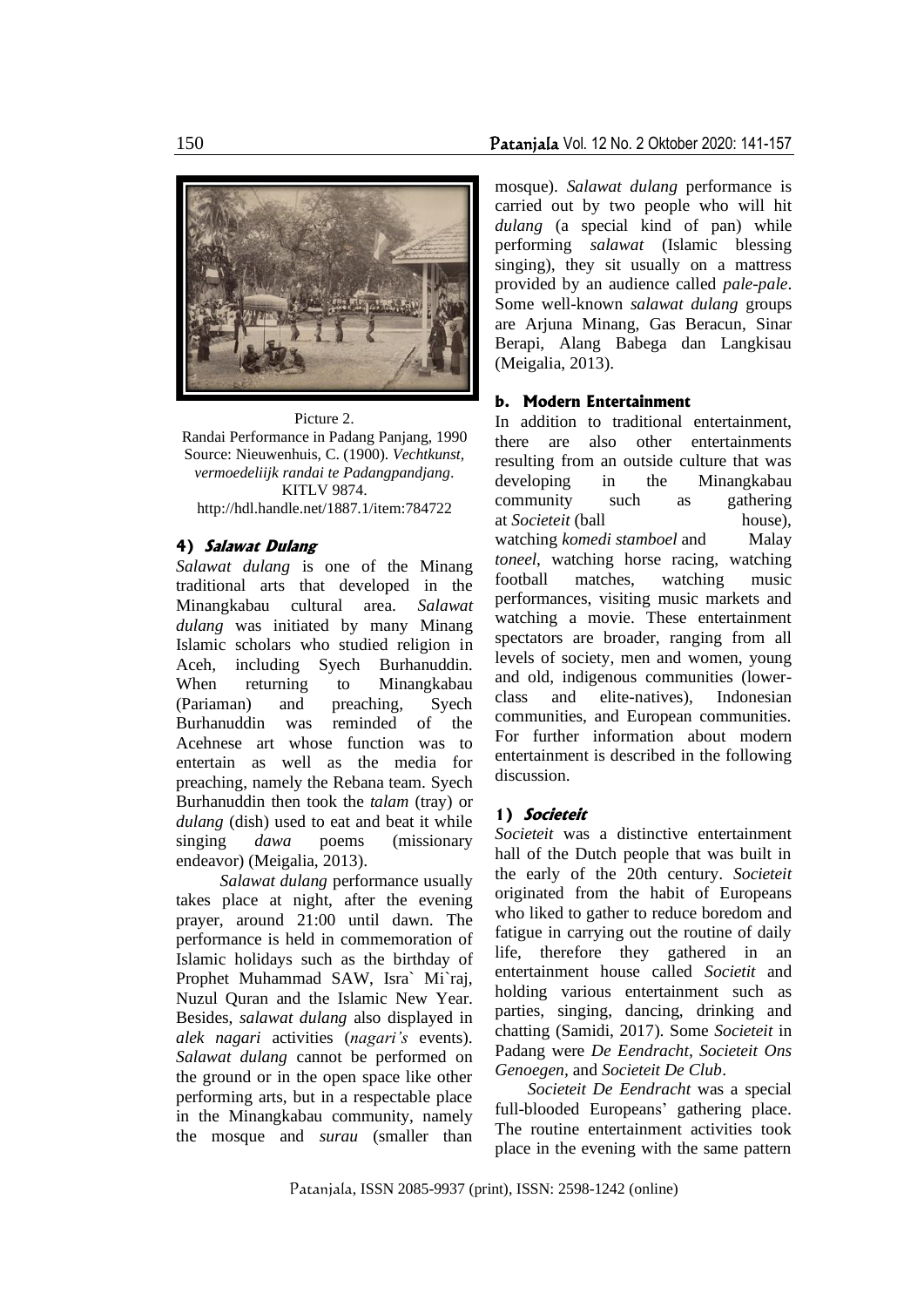from time to time. *Societeit* visitors sit in chairs surrounding the tables. Visitors of *Societeit De Eendracht* were more heavily populated by military men, so another *Societeit* was built specifically for civilians named *Burger Societeit* (a ball house for civilians) located near the small Belantung road (now Jalan A. Yani). In 1898, the ball house was moved to an area near Muara Batang Arau and changed its name to *Societeit Ons Genoegen*. Besides *Societeit De Eendracht* and *Societeit Ons Genoegen*, there was also *Societeit De Club*, located on Jalan Dipo. *Societeit* visitors were generally Indonesian-Europeans or other Dutch people who were black or brown and lowly army members and most Indonesian-Europeans who had been born and raised in Padang. See (Amran, 1988).

Not only Europeans but also indigenous people had *Societeit* named "Medan Perdamaian". They used the *Societeit* as a gathering place, as an entertainment room and a place for deliberation and consensus (Suryadi, 2015). For example, one of which was as reported in the *Sinar Sumatra* daily dated May 7, 1938, that on the evening of the 29th and 30th April 1938 the *Jaarbergadering* from Leden *Societeit* Medan Perdamaian Minangkabau (MPM) had been held in Fort van der Capellen.

## **2) Watching Football Match**

Nowadays, soccer is a popular sport, but it turns out that this entertainment was introduced by the Dutch in advance in 1904 in Batavia and later also introduced in Padang. The soccer field used in Padang was the Plein van Rome field (now the Imam Bonjol field). At first, this sport which also became entertainment only belonged to Europeans, but over time, the indigenous people got the chance to jump into football, not just to be spectators, but also to form football associations.

According to the *Soerabaijasch Handelsblad* report in 1908, there were 17 football clubs in Padang. They were European/Dutch clubs, Malay clubs,

Keling clubs, Arab clubs, and Chinese cubs. European/Dutch clubs included Sparta, Vios, Thor, at Fort de Koek (Ster van Agam), Padang Pandjang (Sport Staalt Spieren, and Sawahloento (Zwarte Diamant), while Malay clubs included Madjoe (Fort de Kook) and Vogel, (Padang Pandjang), SSS club. Long before the match was held, the information was issued in the local newspaper which was the club that was competing, the time of the match, and the location of the match. People who liked football had prepared themselves to watch football on a predetermined day, especially if the one competing was an indigenous soccer club. There was an example of an advertisement for a soccer match in Padang.



Picture 3 Football Match Ad in Plein van Rome Source: *Sinar Sumatera*, 1938

### **3) Watching Komedi Stamboel**

*Komedi Stamboel* was a kind of amusement that played around in a large tent cloth filled with benches for the cheapest classes. Before entering the tent, the spectators would be given a libretto which was a paper that contains a story that will be shown in a *stamboel* comedy. The performance was started by the *stamboel* orchestra playing *Polka Mazurka* and ended at 12 noon with the accompaniment of the song *Wien Neelandsch Bloed* (Susanto, 2005).

*Komedi Stamboel* first appeared in 1891 in Surabaya, pioneered by August Mahieu. The nickname "*stamboel*" was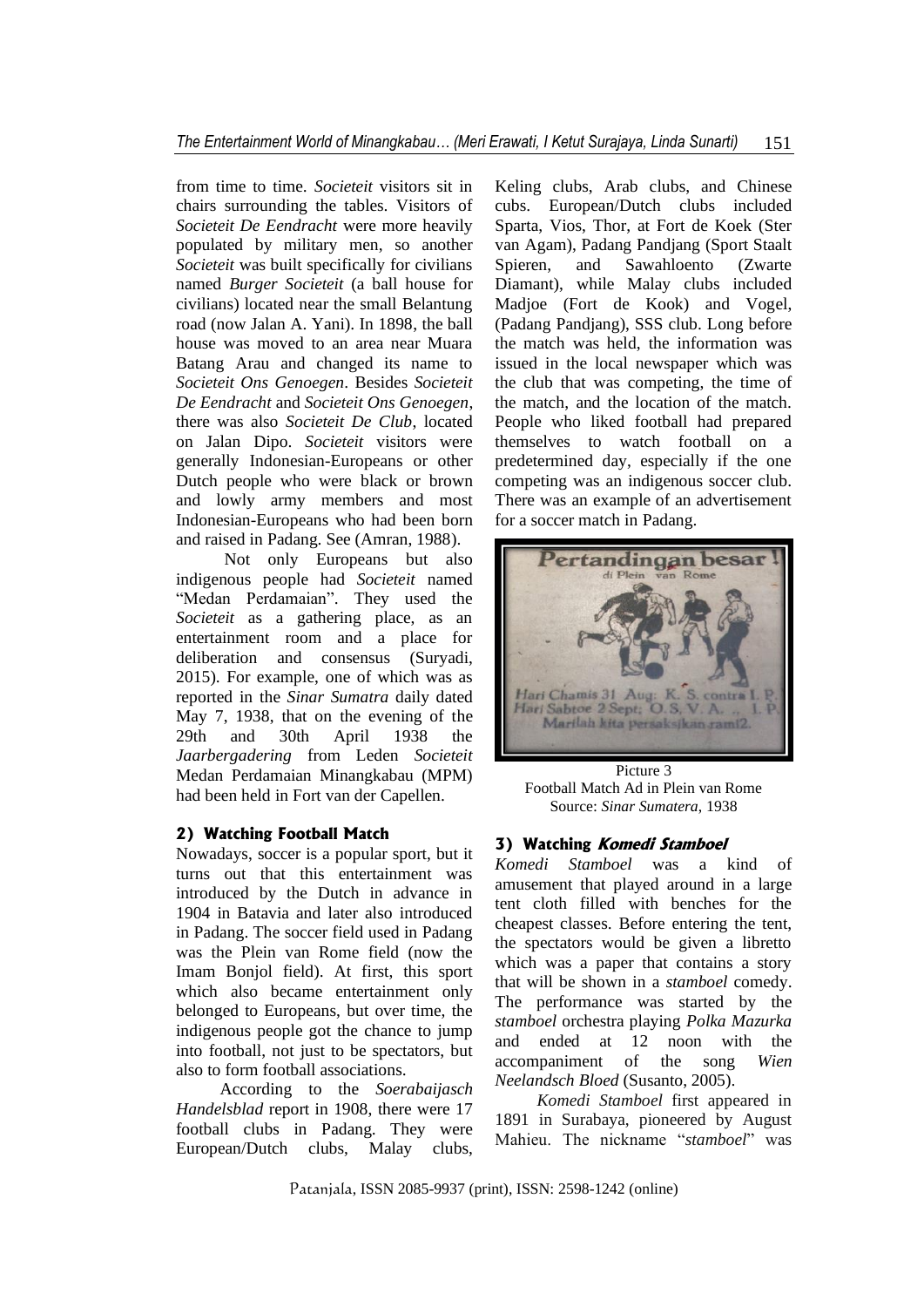thought to originate from Istanbul along with the themes raised in the show coming from stories in the Middle East such as the *Seribu Satu Malam* (Thousand and One Nights). Various methods were used to attract more diverse visitors, from distributing leaflets, holding tombola (lottery), to flying blimps (Cohen, 2006).

The influence of *Komedi Stamboel* in Surabaya also affected Padang. According to Rusli Amran, *Komedi Stamboel* was very popular in Padang, even villages such as Sawahan, Kampung Jawa, Belakang Tangsi, Pondok, and even Mudik Market had their own comedy groups. Some comedy groups that often performed in West Sumatra were Indra Bangsawan, Sri Dermawan, The Indra Tjahaja Ratoe Company, Komidi Kasim, Komidi Permata Stambul and Sri Sumatra (Amran, 1988).

The spectators of *Komedi Stamboel* turned out to be not only indigenous people but all layers of society including foreign Easterners and European societies. Doris Jedamski revealed that the *Komedi Stamboel* drama reached out to all ethnic and social circles living in colonial cities and beyond so that it could be said that *Komedi Stamboel* manifested the initial expression of ethnic unity that was in the same entertainment (Jedamski, 2008), as well as in Padang. The spectators consisted of various groups, including the assistant resident and his wife who participated in watching the *Komedi Stamboel* at Pasar Gadang (Amran, 1988).

#### **4) Watching Music Performances**

Watching music performance was one way for city residents to spend their free time and look for entertainment. Some music groups like *Hawaian The Smiling Players orchestra* and *Muziek club Petit Advendo* often performed at entertainment programs at elite parties in the city of Padang including *Societeit* (Suryadi, 2011).

After the emergence of orchestras initiated by Europeans, the natives also formed music groups such as the "Si Doela" music group, a legendary music group that was widely invited and used to enliven various activities carried out in the crowds involving indigenous communities.

In addition to singing music groups, Minang people enjoy the music of Malay Minang such as Gamad music. This *Gamad*<sup>4</sup> music is closely related to the cultural identity of the ethnic Nias in West Sumatera. They apply *Gamad*'s music in a dance called the Balanse Madam Dance. Minang people took part in the development of Gamad music. They adapted the musical instruments to the local music culture with Minang language poems that were full of lamentation. They are sung with a waddle and with a variety of rhymes, while the Nias people are applying them through Balanse Madam dance.

At the beginning of its development, *Gamad*'s music was performed clandestinely. There were only two places to perform *Gamad* music according to the Dutch government's permission, namely in Sri Darma (now the Bagindo Azis Chan building) and around building (now a Juang 45 building in the Mudik Market). In subsequent developments, *Gamad*'s music began to be performed at weddings.

In the third decade to the middle of the 20th century, the passion for art in West Sumatera was increasingly seen from the presence of several orchestras of the *Penghibur Hati* music led by Sutan War Bustami and the Gumarang Orchestra which pioneered modern Minangkabau music. The phenomenal songs from the orchestras were *Kaparinyo, Dayuang Palinggam, Nasib Sawahlunto,* and *Ayam Den Lapeh* which were then recorded in the form of LPs (PH) and broadcasted by Nirom radio (Dutch East Indies).

Gamad is music that developed in Minangkabau due to the influence of Portuguese' music. *Gamad* music uses typical Portuguese instruments such as the Violin, Accordion, Saxophone, Trumpet, and Drum.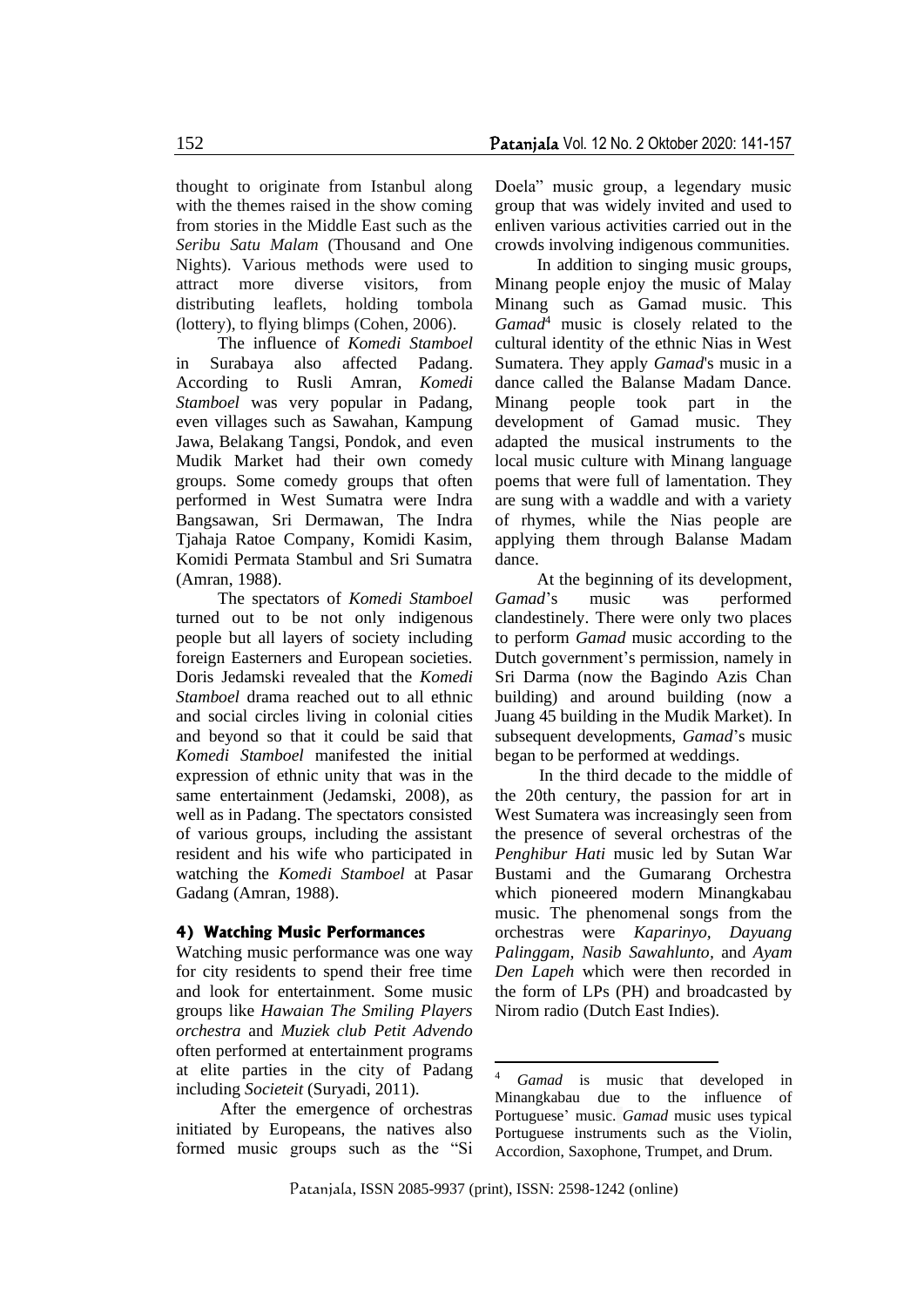### **5) Watching Horse Racing**

Entertainment that competing farm animals is popular entertainment in the community, such as the *pacu jawi* (cow racing), *pacu itiak* (duck racing), and *pacu kudo* (horse racing). The most phenomenal and classy racings are horse racing.

 The horse racing was developed by L. C. Westenenk, a resident assistant as a horse racing tradition in Padang by making a horse racing field in Agam (Suryadi, 2017). After that, several horse racing fields were also built in several other areas such as Fort de Kock, Padang Pandjang, Fort van der Capellen, and Payakumbuh. Since the beginning of the 20th century, the tradition of horse racing began to be held periodically and rotating once every two months in several cities in Sumatra.

Information about horse racing performance is obtained through the newspaper which is one of the main sources of information in the community because the interest in reading in West Sumatera had increased, therefore educated people were suspected of knowing the advertised information and conveying it to the wider scope of the community. The advertisement pervaded the schedule for the performance and the location of the performance. The following are examples of some advertisements for horse racing that were routinely held in several regions in West Sumatera.



Picture 4. Horse Racing Ad in Bukittinggi (West Sumatera) Source: *Sinar Sumatra*, July 1920.



Picture 5. Horse Racing Ad in Pajacoemba Source: *Sinar Sumatra*, 30 April 1941.



Picture 6. Horse Racing Ad in Fort van de Capellen (Batusangkar) Source: *Sinar Sumatera*, July 1941.

Horse racing spectators came from various groups, ranging from the upper classes to the lower classes, religious leaders, indigenous elite figures to white people. The racetrack was crowded with visitors if the activity was held after the harvest period so that people had the cost to come to the racetrack, if the activity was held before the harvest period, then the racetrack tended to be quiet.

 On the day of the horse racing event, the spectators came to the arena before the race began. The Dutch occupied the seats of the stands that had been provided on the left, right and back of the Dutch authorities, whereas for ordinary people who had money, they could rent a bambooroofed straw stands, sitting on benches made of bamboo provided along the edge of the field by residents who own the land. However, for ordinary people and did not have money, they came with packed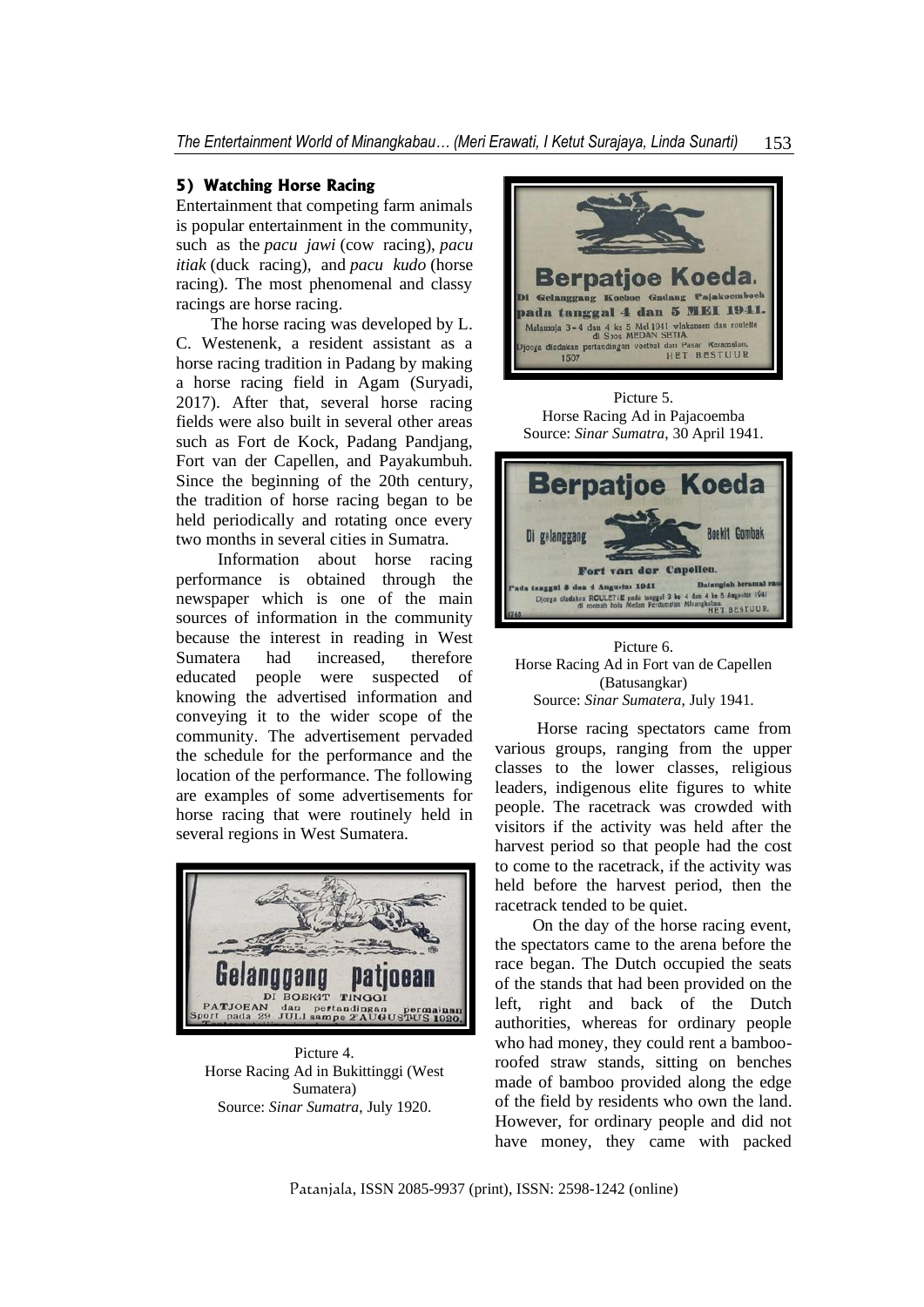lunches, they could stand jostling on the edge of a racehorse with an umbrella under the sky, sunbathing.

 Before the horses were released on the racetrack, L.C. Westenenk gave a speech. In his remarks, Westenenk often stressed that horse racing activities were a form of government concern for the Minangkabau culture, therefore he freed the display of local art shows and customs such as gambling and cockfighting which had become a habit for the community. After Westenenk finished his speech and immediately the trumpet was sounded, a sign that the race would start soon, the native spectators cheered and shouted the horses and jockeys they were the mainstay of.

Horse racing activities and racetrack for several community groups had different meanings. For horse owners, this activity was a prestigious place to show off horses and introduced themselves as great horse owners. For the native elite, horse racing activities were an arena to show off their social status, while for the indigenous people below, horse racing activities were merely interesting entertainment. Watching horse racing was a matter of pride and also riding the prestige of the indigenous community because they could watch entertainment along with the elite.

For teenage couples, the racetrack became a place to meet, mingle, or just to chat, because at that time it was very embarrassing when men and women met in the *nagari*. The story of a teenage couple's meeting at a horse racing arena was told by Hamka in *Tenggelamnya Kapal Van Der Wijk* which tells the meeting of Zainudin and Hayati at the Padang Panjang racetrack. It is told that Hayati sitting in a stand was anxiously waiting for Zainuddin's arrival.

On the other hand, some Minangkabau political figures made the horse racing arena a place to meet other figures (a kind of meeting) to trick the Dutch, because in this racetrack the Dutch people found it difficult to spy on figures

who were suspected of making plans to hold resistance against the Dutch because of the large number of visitors. This case occurred when Minangkabau leaders met on Bukit Ambacang to formulate a strategy regarding the planned Tax rebellion in Kamang in 1908.

The racetrack was also a place to define a regional identity for the community. At the racetrack, jockeys wore clothes in a different color from each other. It went without saying for the rules of the colors: the colors of the flag namely yellow for Batusangkar, Yellow-Red for Solok, Red for Agam, Yellow-Blue for Padang, Yellow-Green for Pariaman, White-Yellow-Blue for Sawahlunto, Blue for Payakumbuh and Green for Padang Panjang. Some spectators also took hold of the flag following the color of the Jockey's flag, so people would see the area from which the Jockey and the audience came from. Like a race arena today, the racetrack was also not spared a gambling arena for some people. They guess which horse would win the race. The following is a portrait of a horse racing spectators at Bancah Laweh, Padang Panjang.



Picture 7. Spectators at Horse Racing Arena in Padang Pandjang Source: De Joung, Michiel van Ballegoijen. (1935). *Publiek bij Paardenraces te Padangpandjang*. KITLV 52876. http://hdl.handle.net/1887.1/item:706077

The picture shows a number of spectators standing on the side of the court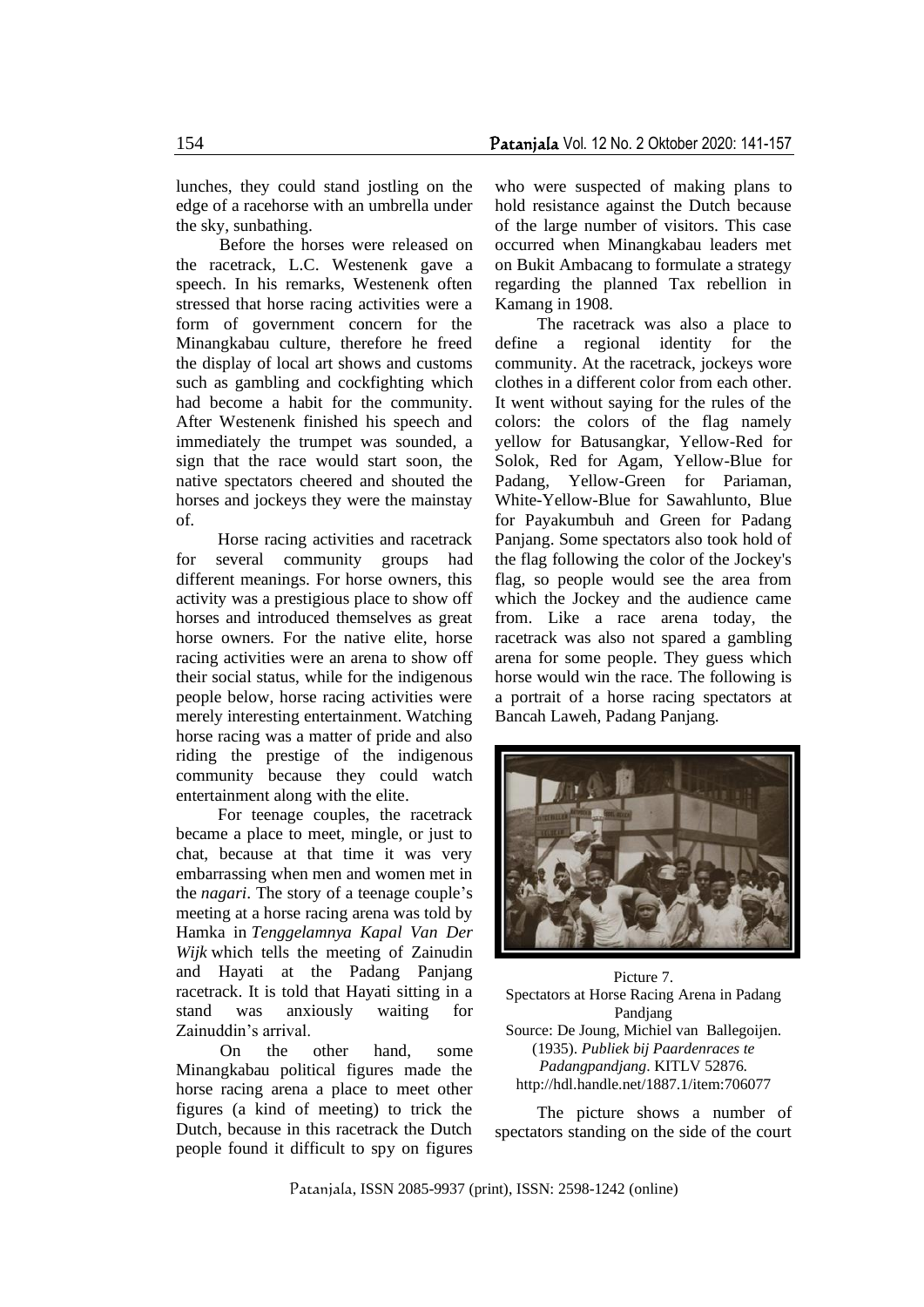and several people standing in the stands. From the clothes they wore, it can be pointed out that the spectators standing in the stands were white people and Dutch officials, while those standing in the field were ordinary indigenous people. The crowd pressed closer to the edge of the field when the committee announced that the race would start soon and the spectators were asked to stay away from the runway. At the same time, security officers came with rattan and drove away from the viewers who were getting closer to the horses running, while those on the hill, feel free to watch the horses that would race, even from a distance.

## **6) Visiting the Night Market**

In addition to developing the tradition of horse racing, L. C. Westenenk developed a night market tradition at Fort de Kock in 1907. This night market was inspired by *Jaarmarkt*'s activities held in Surabaya on May 21, 1905, by a Controller named J. E. Jasper and became a pioneer in similar activities. *Jaarmarkt's* success in Surabaya was followed by other cities in the Dutch East Indies, but with a different name, namely in Bandung called *Jaarbeur*, in Semarang called *Pasar Malam*, in Batavia called *Pasar Gambir market* and in Fort de Kock called *Pakan Malam*. At the night market, there were various types of local arts and entertainment such as opera, *toneel,* open-air cinema, and accompanied by exhibitions and promotions of local products and products of folk crafts and agricultural products. Night market activities usually lasted 1 to 2 weeks.

The night market was an arena where people from various ethnic and cultural backgrounds met. Night market visitors were not only indigenous people but also Chinese, Arabs, and Europeans, especially by Dutch officials at the local level such as Resident.

Chinese and Arabs who came to the night market occasionally bought souvenirs from residents' handicrafts,

while indigenous people came to the night market to have fun, enjoy food from various menus, admire the latest technology on display, observe cultural performances, fireworks, and open cinema performances (Cohen, 2003). The following is a portrait of *Pakan Malam* at Fort de Kock in the early of the 20th century.



Picture 8 *Pakan Malam* in *Fort de Kock* Source: Tuinenburg. (1907). *Passr malam Fort de Kock*. KITLV 1402134. http://hdl.handle.net/1887.1/item:846537

## **D. CONCLUSION**

Based on the description above, it can be concluded that the world of entertainment of the Minang people is getting "richer" with the presence of Western-influenced entertainment through Dutch penetration so that in the Minangkabau people there are traditional entertainment and modern entertainment. The presence of modern entertainment introduced by the Dutch does not necessarily turn off traditional entertainment because the actors of both entertainments tend to be different. Economic ability and social status are the benchmarks for one's entertainment choices, meaning that the elite and the indigenous people usually have different entertainment consumption and preferences. Indigenous people due to their social status and economic limitations are quite satisfied to enjoy traditional entertainment, while for the indigenous elites, their social status, and their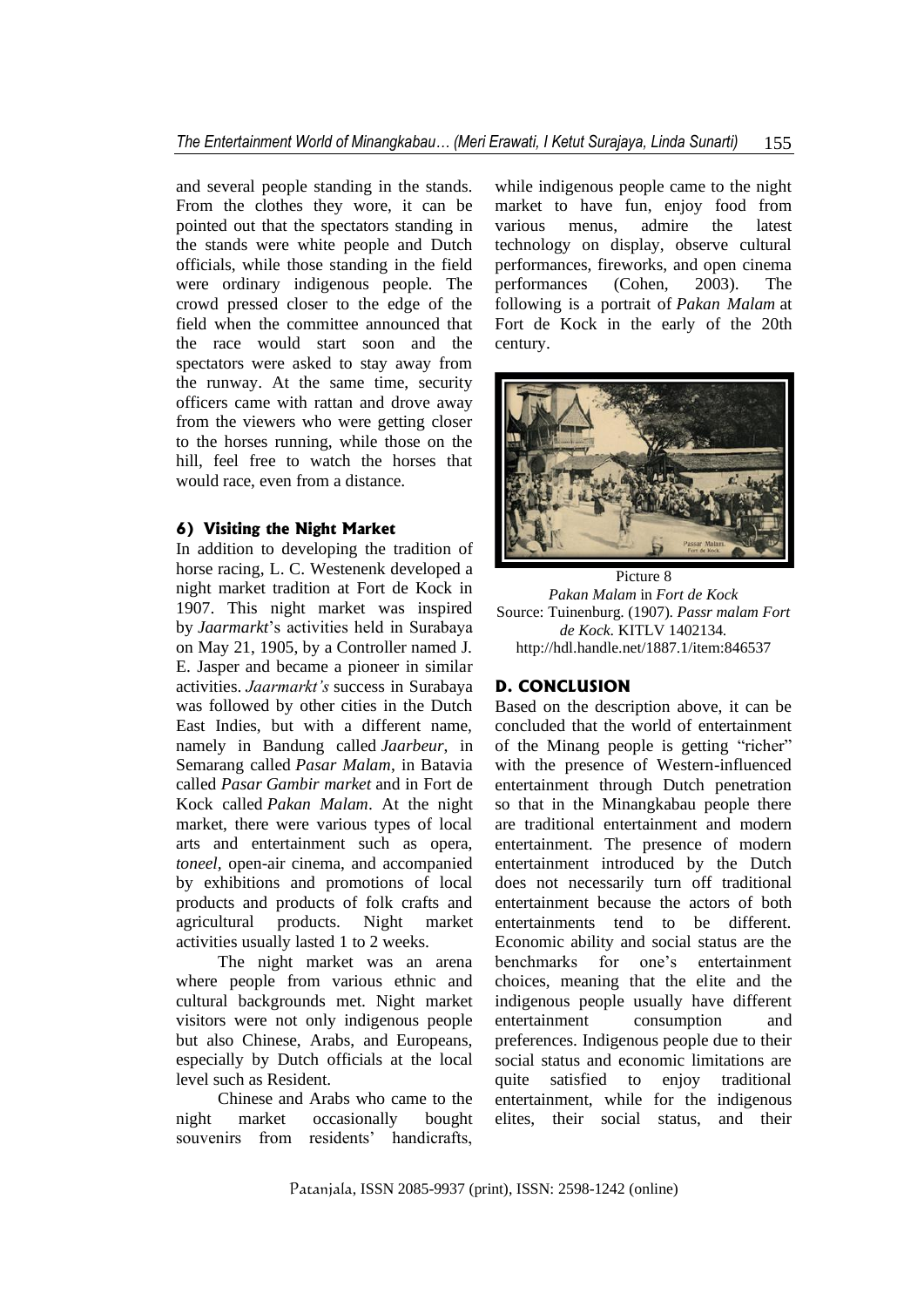interaction with the Dutch expose them to modern entertainment.

#### **ACKNOWLEDGMENT**

The author thanks Prof. Dr. I Ketut Surajaya, MA, and Dr. Linda Sunarti who provided guidance and suggestion in this research. The author also thanks the staff of the National Library of the Republic of Indonesia, the National Archives of the Republic of Indonesia and the West Sumatra Regional Library, as well as all those who have assisted in collecting this source and writing it down.

#### **REFERENCES**

- Abdullah, T. (2018). *Sekolah dan Politik: Pergerakan Kaum Muda di Sumatera Barat (1927-1933)*. Yogyakarta: Suara Muhammadiyah.
- Amran, R. (1988). *Padang Riwayatmu Dulu*. Jakarta: CV Yasaguna.
- Asnan, G. (2007). *Dunia Maritim Pantai Barat Sumatera*. Yogyakarta: Ombak.
- Cohen, M. I. (2003). Look at the clouds: Migration and west Sumatran "popular" theatre. *New Theatre Quarterly*, *19*(3), 214–229.
- Cohen, M. I. (2006). *Komedie Stamboel: Popular Theater in Colonial Indonesia, 1891-1903*. Athens: Center for International Studies, Ohio University.
- Chaney, D. (2004). *Lifestyle: Sebuah Pengantar Komprehensif*. Bandung: Jala Sutra.
- Daliman, A. (2012). *Metode Penelitian Sejarah*. Yogyakarta: Penerbit Ombak.
- De Joung, M. v. B. (1935). *Publiek bij Paardenraces te Padangpandjang* [photo]. KITLV 52876. http://hdl.handle.net/1887.1/item:706077
- Ermayanti. (ND). *Laporan Penelitian*: Rabab Pesisir: Kesenian Tradisional Minangkabau. Padang: Departemen Pendidikan dan Kebudayaan dan Fakultas Ilmu Sosial Ilmu Politik Universitas Andalas.

Erniwati. (2011). *Cina Padang Dalam* 

*Dinamika Masyarakat Minangkabau: Dari Revolusi Sampai Reformasi*. Disertasi Fakultas Ilmu Budaya Universitas Indonesia.

- Football Match Ad in Plein van Rome [Photo], *Sinar Sumatera*, 1938.
- Graves, E. (2007). *Asal-Usul Elite Minangkabau Modern : Respons Terhadap Kolonial Belanda Abad XIX/XX*. Jakarta: Yayasan Obor Indonesia.
- Horse Racing in Bukittinggi (West Sumatera) [Photo], *Sinar Sumatra*, July 1920.
- Horse Racing Ad in Pajacoemba [Photo], *Sinar Sumatra*, 30 April 1941.
- Horse Racing Ad in Fort van de Capellen (Batusangkar) [Photo], *Sinar Sumatera*, July 1941.
- Indrayuda, M., & Budiman, S. (2013). *Randai : suatu aktivitas kesenian dan media pendidikan tradisional*. Padang: Dinas Kebudayaan dan Pariwisata Provinsi Sumatera Barat.
- Jedamski, D. (2008). "... and then the lights went out and it was pitch-dark": From stamboel to tonil - Theatre and the transformation of perceptions. *South East Asia Res. South East Asia Research*, *16*(3), 481–511.
- Lestari, D. V., Lubis, N. H., & Mulyadi, R. M. (2017). Gaya Hidup Elite Minangkabau di Afdeeling Agam (1837-1942). *Patanjala : Jurnal Penelitian Sejarah dan Budaya*, 9 (1).
- Meigalia, E. (2013). *Salawat Dulang: Keberlanjutan dan Pewarisannya*. Padang: Pusat Studi dan Informasi Kebudayaan Minangkabau Universitas Andalas.
- Musri, M. (2015). *Zainuddin Labay El-Yunusy: Akar-Akar Historis Pembaruan Pendidikan Islam di Minangkabau Awal Abad XX*. Padang: Imam Bonjol Press.
- Navis, A. A. (1984). *Alam Takambang Jadi Guru: Adat dan Kebudayaan Minangkabau*. Jakarta: Grafiti Pers.
- Nieuwenhuis, C. (1900). *Vechtkunst, vermoedeliijk randai te Padangpandjang*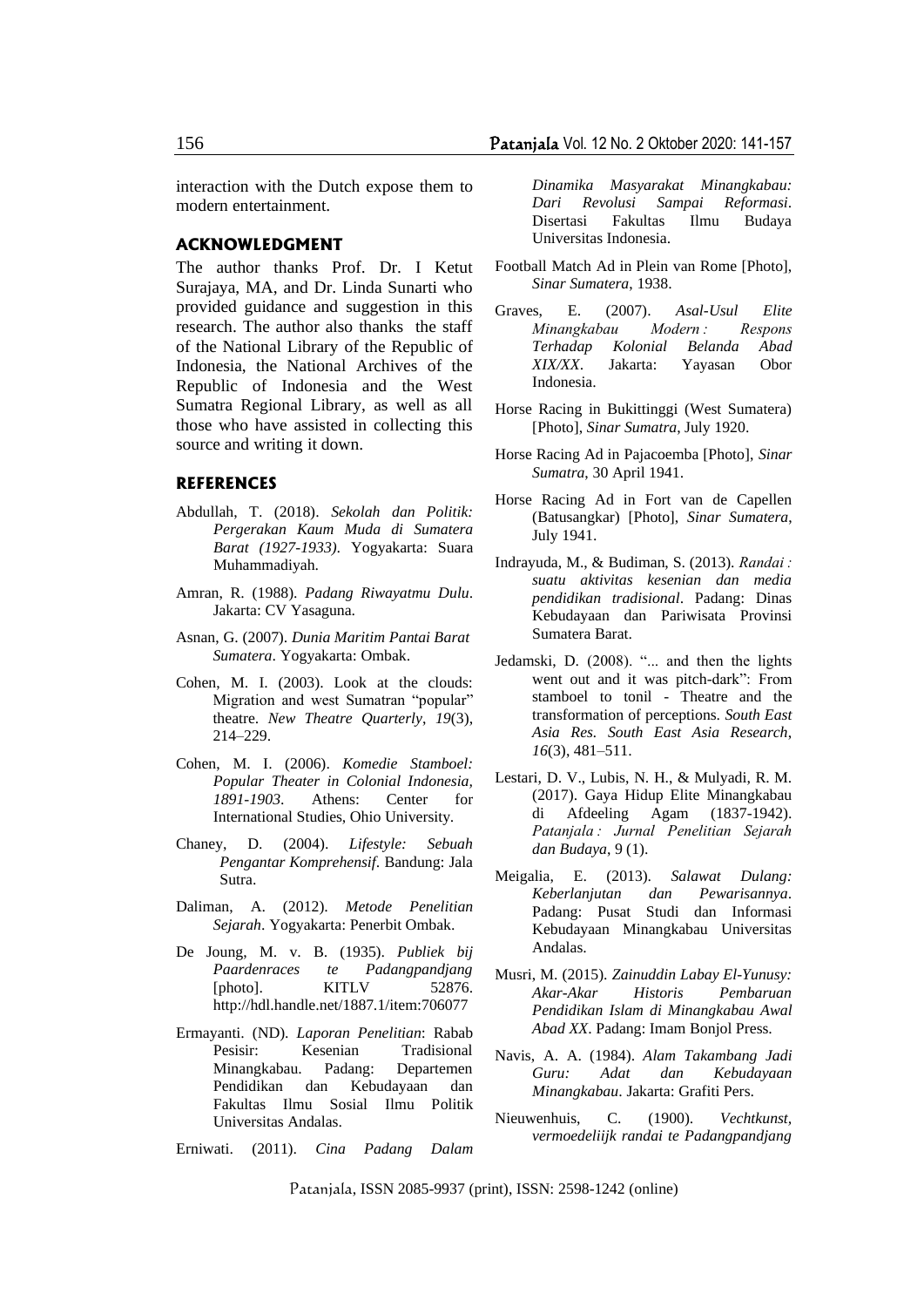[Photo]. KITLV 9874. http://hdl.handle.net/1887.1/item:784722

- Nur, M dan Herwandi. (1989). *Laporan Penelitian*: Gaya Berpakaian Angku Damang: Suatu Studi Kasus tentang Gaya Berpakaian Para Pribumi yang Menjadi Pegawai Belanda di Minangkabau Pada Awal Abad 20. Padang: Fakultas Sastra Universitas Andalas.
- No author. (1900). *Minangkabau vrow te Manindjau* [Photo]. KITLV. http://hdl.handle.net/1887.1/item:927807
- Nordholt, H. S., & Aziz, M. I. (2005). *Outward Appearances : Trend, Identitas, Kepentingan*. Jakarta: Lembaga Kajian Islam dan Sosial (LKIS) ; KITLV Jakarta.
- Rajo Penghulu, I. H. D. (1994). *Pokok-Pokok Pengetahuan Adat Alam Minangkabau*. Bandung: Remaja Rosdakarya.
- Samidi. (2017). Perubahan Gaya Hidup dan Identitas Budaya di Kota Surabaya Pada Awal Sampai Pertengahan Abad XX. *Disertasi.* Fakultas Ilmu Budaya Universitas Gajah Mada.
- Suryadi. (2019, Agustus 18). Acara Pacu Kuda di Payakumbuh Zaman Kolonial (1925). *Padang Ekspres*.
- Suryadi. (2011, Juni). Sebuah Grup Musik dari Padang. *Singgalang.*
- Suryadi. (2015, November). Rumah Bola Medan Perdamaian Minangkabau di Fort van der Capellen. *Singgalang.*
- Susanto, B. (2005). *Penghibur(an) : Masa Lalu dan Budaya Hidup Masa Kini Indonesia*. Yogyakarta: Kanisius.
- Tuinenburg. (1907). *Passr malam Fort de Kock* [Photo]. KITLV 1402134. http://hdl.handle.net/1887.1/item:846537
- Zainuddin, M. (2014). *Ranah Minang dan Lingkungan Hidup*. Yogyakarta: Ombak.
- Zed, M. (2009). Kota Padang Tempo Doeloe (Zaman Kolonial). In *Seri Manuskrip* (4th ed.). Padang: Pusat Kajian Sosial Budaya dan Ekonomi Fakultas Ilmi-Ilmu Sosial Universitas Negeri Padang.
- Zed, M., & Tanjung, A. (2011). *Biogafi*

*Rangkayo Hj. Syamsidar Yahya (1914- 1975)*. Padang: UNP Press.

Zubir, Z. (2013). Dari Baju Model Jubah Putih Ke Jas: Pengaruh Modernisasi Islam Dalam Gaya Berpakaian Laki-Laki Minangkabau. *Suluah*, 13 (17).